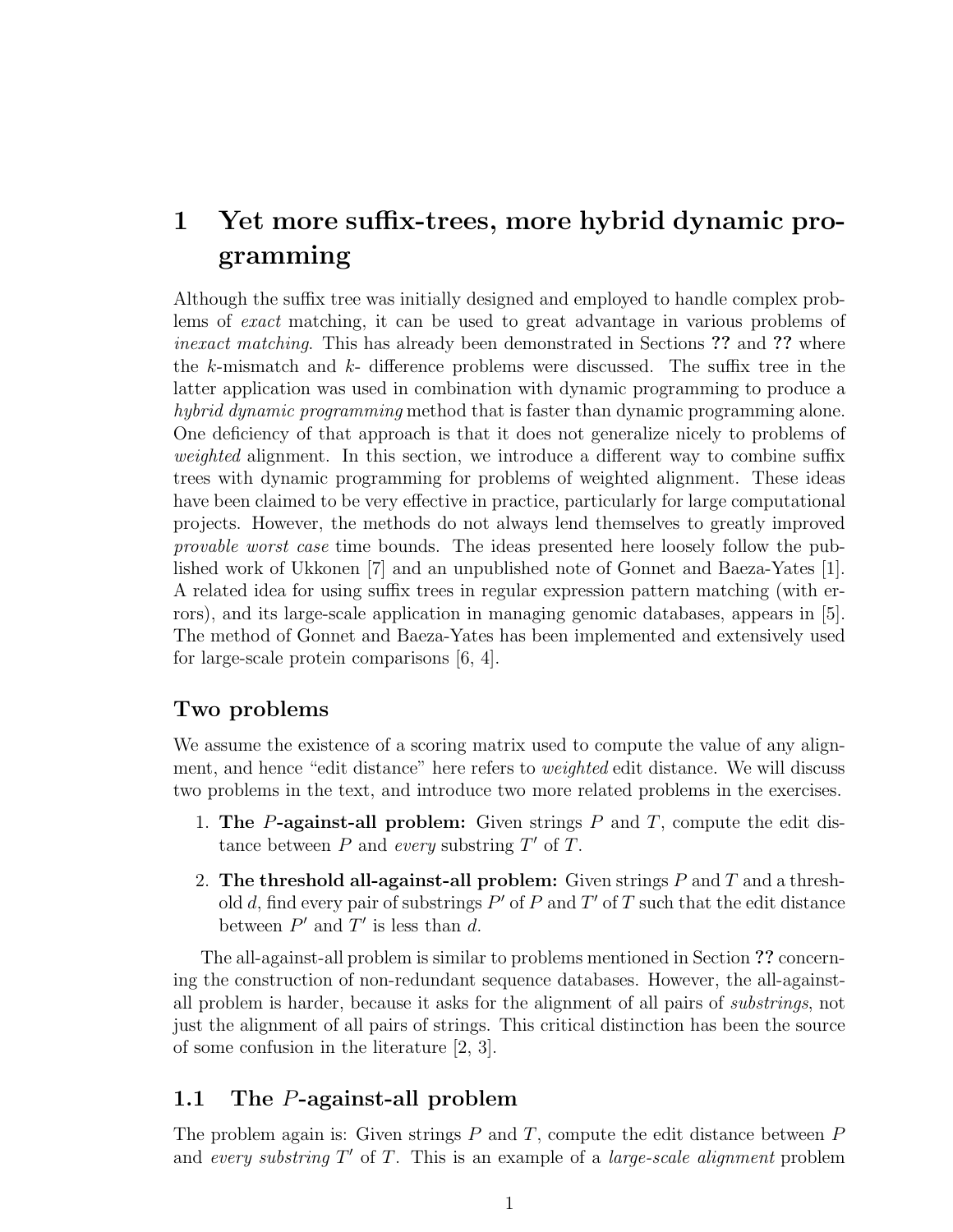that asks for a great amount of related alignment information. If not done carefully, its solution will involve a large amount of redundant computation.

Assume that P has length n and T has length  $m > n$ . The most naive solution to the P-against-all problem is to enumerate all  $\binom{m}{2}$  $\binom{n}{2}$  substrings of T, and then seperatly compute the edit distance between P and each substring of T. This takes  $\Theta(nm^3)$ total time. A moment's thought leads to an improvement. Instead of choosing all substrings of  $T$ , we need only choose each suffix  $S$  of  $T$  and compute the dynamic programming edit distance table for strings  $P$  and  $S$ . If  $S$  begins at position  $i$  of  $T$ , then the last row of that table gives the edit distance between  $P$  and every substring of T that begins at position i. That is, the edit distance between P and  $T[i..j]$  is found in cell  $(n, j - i + 1)$  of the table. This approach takes  $\Theta(nm^2)$  total time.

We are interested in the  $P$ -against-all problem when  $T$  is very long. In that case, the introduction of a suffix tree may greatly speed up the dynamic programming computation, depending on how much repetition is contained in string  $T^{-1}$ . (See also Section ??.) To get the basic idea of the method, consider two substrings  $T'$  and  $T''$  of T that are identical for their first  $n'$  characters. In the dynamic programming approach above, the edit distances between  $P$  and  $T'$  and between  $P$  and  $T''$  would be computed separately. But if we compute edit distance column-wise (instead of in the usual row-wise manner), then we can combine the two edit distance computations for the first n' columns, since the first n' characters of T' and T'' are the same (see Figure 1). It would be redundant to compute the first n by  $n'$  subtable separately for the two edit distances. This idea of using the commonality of  $T'$  and  $T''$  can be formalized and fully exploited through the use of a suffix tree for string T.

Consider a suffix tree  $\mathcal T$  for string  $T$  and recall that any path from the root of  $\mathcal T$ specifies some substring S of T. If we traverse a path from the root of  $\mathcal T$ , and we let S denote the growing substring corresponding to that path, then during the traversal we can build up (columnwise) the dynamic programming table for the edit distance between P and the growing substring S of T. The full idea then is to traverse  $\mathcal T$  in a depth- first manner, computing the appropriate dynamic programming column (from the column to its left) for every substring  $S$  specified by the current path. When the traversal reaches a node v of  $\mathcal T$ , it stores there the last (most recently generated) column and last subrow of the current subtable (the last row will always be row  $n$ ). That is, if S is the substring specified by the path to a node  $v$ , then what will be stored at  $v$  is the last row and column of the dynamic programming table for the edit distance between  $P$  and  $S$ . When the depth-first traversal visits a child  $v'$  of  $v$ , it adds columns (one for each character on the  $(v, v')$  edge) to this table to correspond to the extension of substring S. When the depth-first traversal reaches a leaf of  $\mathcal T$ corresponding to the suffix starting at a position  $i$  (say) of  $T$ , it can then output the values in the last row of the current table. Those values specify the edit distances

<sup>1</sup>Recent estimates put the amount of repeated human DNA at 50 to 60%. That is, 50 to 60% of all human DNA is contained in non- trivial length, structured substrings that show up repeatedly throughout the genome.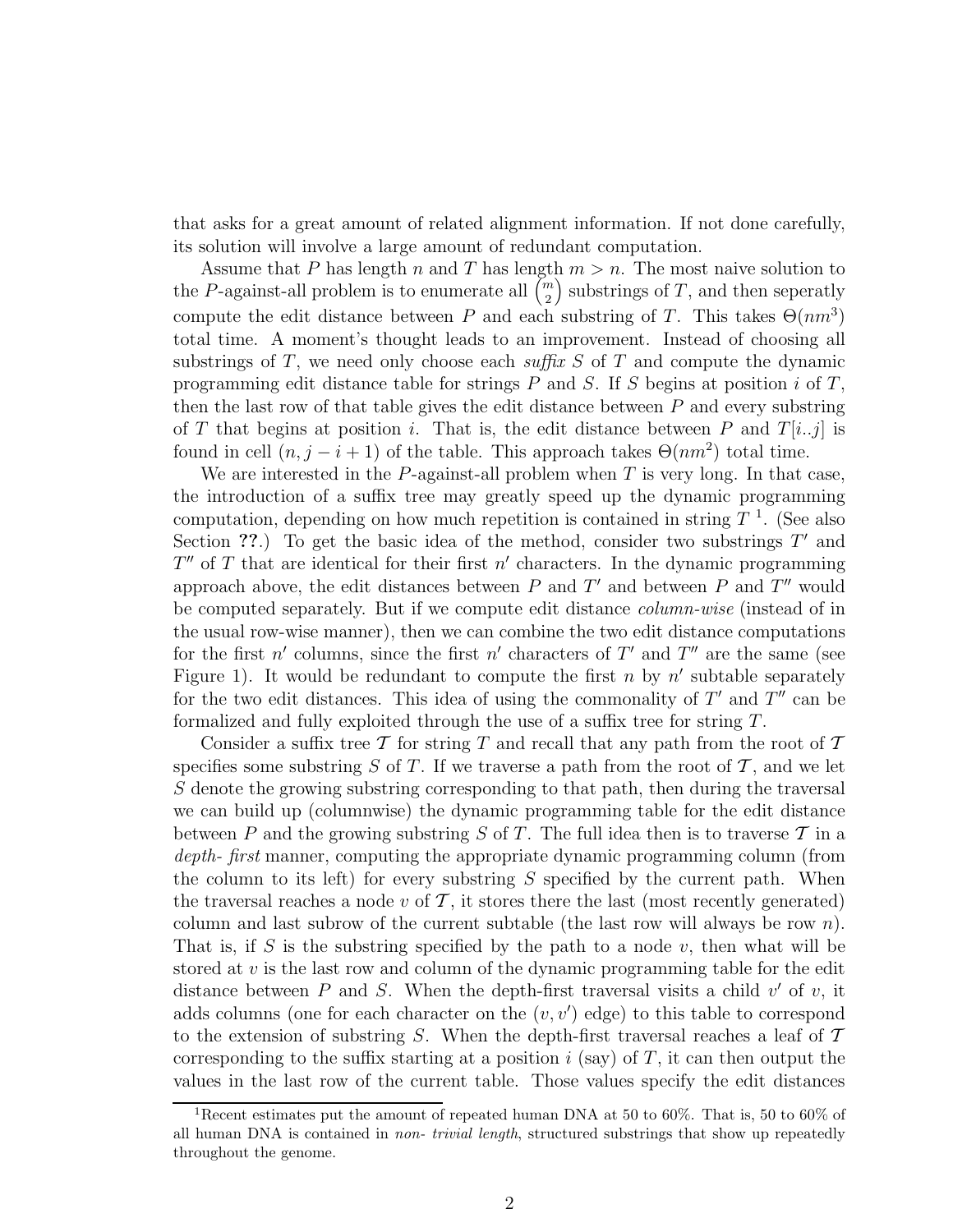

Figure 1: A cartoon of the dynamic programming tables for computing the edit distance between  $P$  and substring  $T'$ , and between  $P$  and substring  $T''$ . The two tables share the subtable for  $P$  and substring  $A$  (shown as a shaded rectangle). This shaded subtable only needs to be computed once.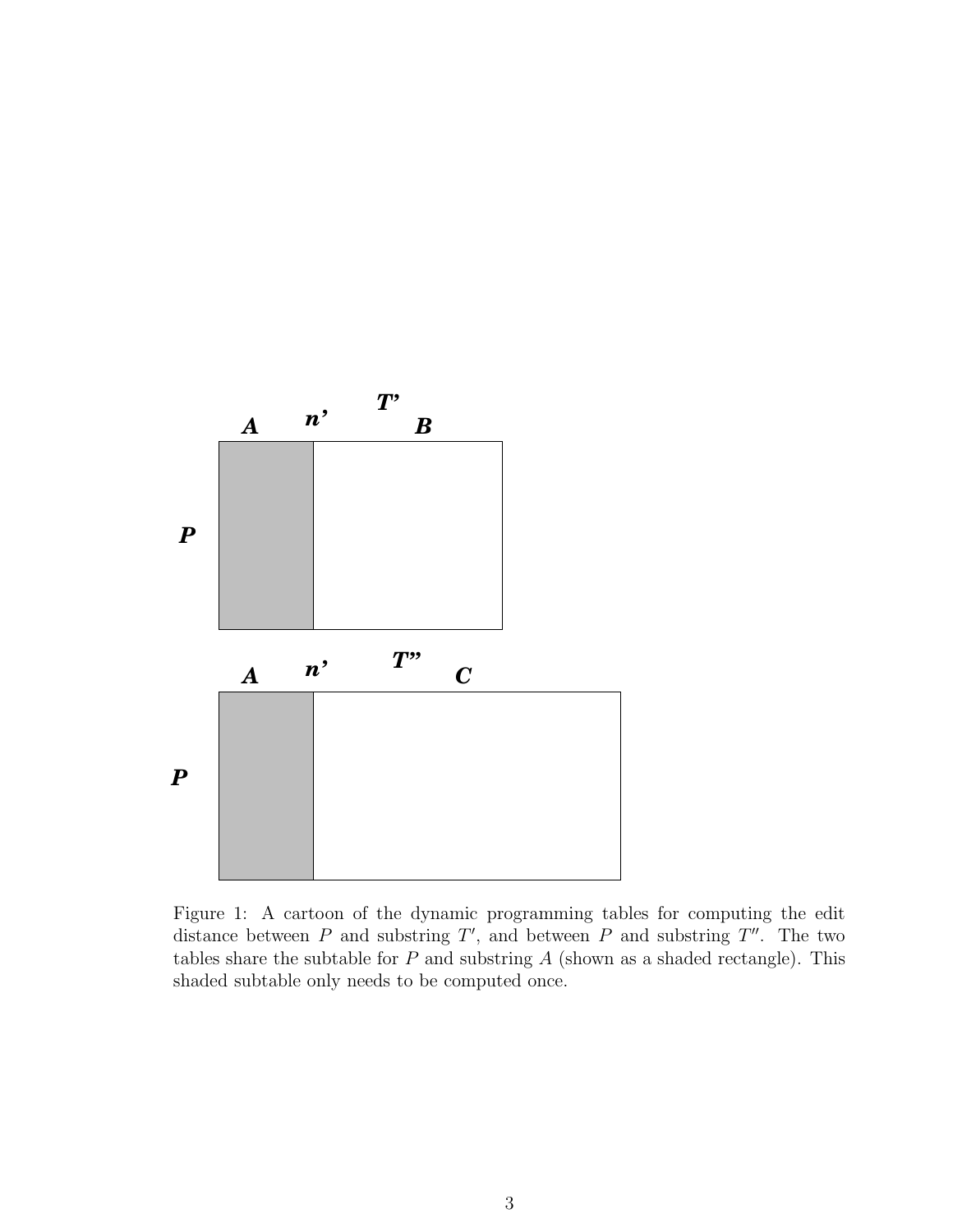between  $P$  and every substring beginning at position i of  $T$ . When the depth-first traversal backs up to a node  $v$  and  $v$  has an unvisited child  $v'$ , the row and column stored at v are retrieved and extended as the traversal follows a new  $(v, v')$  edge (see Figure 2).



Figure 2: A piece of the suffix tree for  $T$ . The traversal from the root to node  $v$  is accompanied by the computation of subtable  $A$  (from the previous figure). At that point, the last row and column of subtable  $A$  are stored at node  $v$ . Computing the subtable  $B$  corresponds to the traversal from  $v$  to the leaf representing substring  $T'$ . After the traversal reaches the leaf for  $T'$ , it backs up to node v, retrieves the row and column stored there, and uses them to compute the subtable C needed to compute the edit distance between  $P$  and  $T''$ .

It should be clear that this suffix-tree approach does correctly compute the edit distance between  $P$  and every substring of  $T$ , and it does exploit repeated substrings (small or large) that may occur in T. But how effective is it compared to the  $\Theta(nm^2)$ time dynamic programming approach?

Definition The string-length of an edge label in a suffix tree is the length of the string labeling that edge (even though the label is compactly represented by a constant number of characters). The *length of a suffix tree* is the sum of the string-lengths for all of its edges.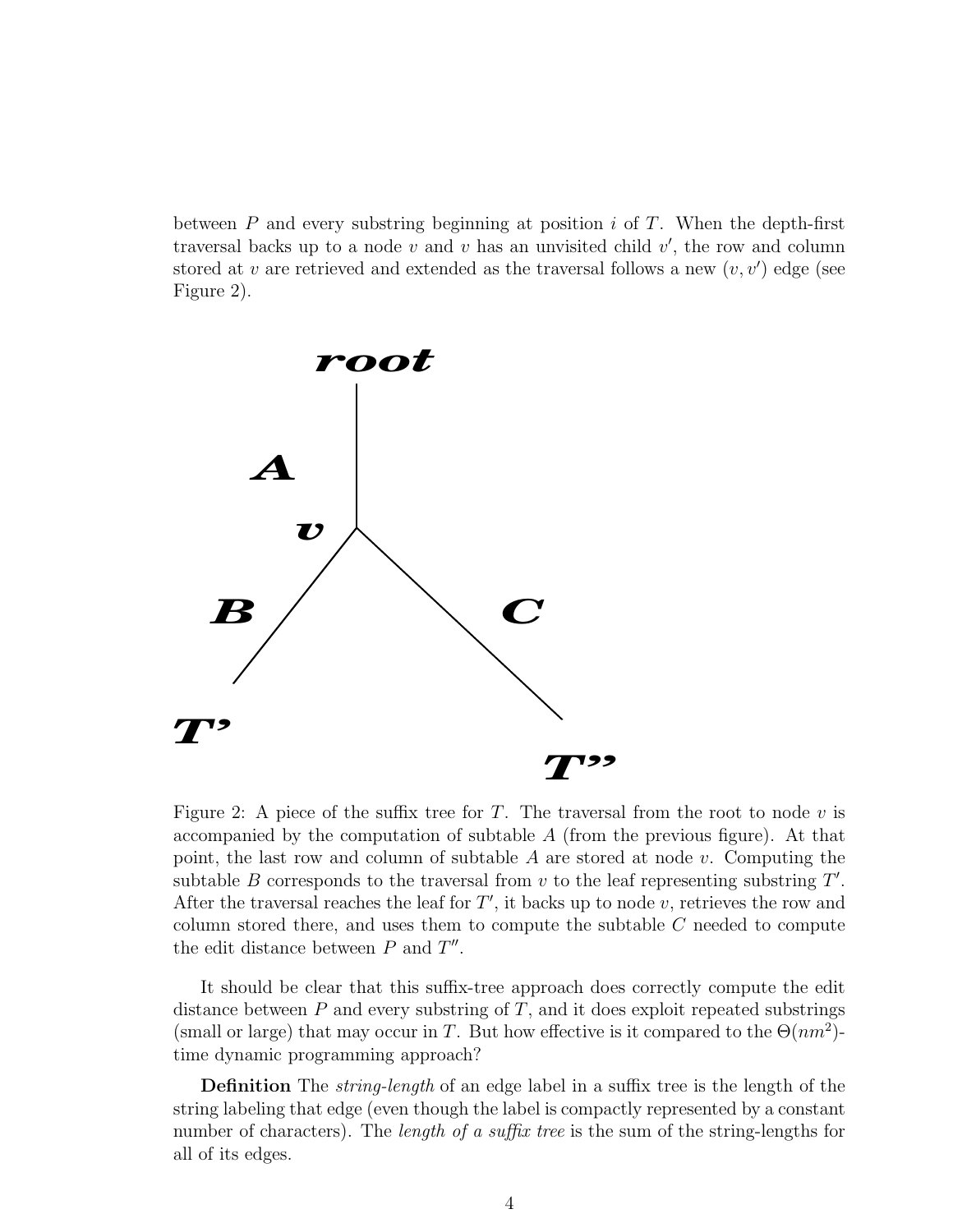The length for a suffix tree T for a string T of length m can be anywhere between  $\Theta(m)$  and  $\Theta(m^2)$ , depending on how much repetition exists in T. In computational experiments using long substrings of mammalian DNA (length around one million), the string-length of the resulting suffix trees have been around  $\frac{m^2}{10}$ . Now the number of dynamic programming columns that are generated during the depth-first traversal of T is exactly the length of T. Each column takes  $\Theta(n)$  time to generate, so

**Lemma 1.1** The time used to generate the needed columns in the depth-first traversal is  $\Theta(n \times (length \ of \ \mathcal{T})).$ 

We must also account for the time and space used to write the rows and columns stored at each node of T. In a suffix tree with m leaves there are  $\Theta(m)$  internal nodes and a single row and column take at most  $O(m + n)$  time and space to write. Therefore,  $\Theta(m^2 + nm) = \Theta(m^2)$  time and space is needed for the row and column stores. Hence

**Theorem 1.1** The total time for the suffix-tree approach is  $\Theta(n \times (length \ of \ T) + m^2)$ , and the maximum space used is  $\Theta(m^2)$ .

### Reducing space

The size of the required output is  $\Theta(m^2)$ , since the problem calls for the edit distance between P and each of  $\Theta(m^2)$  substrings of T, so the  $\Theta(m^2)$  term in the time bound is acceptable. On the other hand, the space used seems excessive since the space needed by the dynamic programming solution without using a suffix tree is just  $\Theta(nm)$  and can be reduced to  $O(m)$ . We now modify the suffix-tree approach to also use only  $O(n+m)$  space, and the same time bounds as before.

First, there is no need to store the current column at each node  $v$ . When backing up from a child  $v'$  of  $v$ , we can use the current column at  $v'$  and the string labeling edge  $(v, v')$  to recompute the column for node v. This does however double the total time for computing the columns. There is also no need to keep the current row  $n$ at each node v. Instead, only  $O(n)$  space is needed for row entries. The key idea is that the current table is expanded columnwise, so if the string-depth of  $v$  is  $j$  and the string- depth of  $v'$   $j + d$ , then the row n stored at v and v' would be identical for the first  $j$  entries. We leave it as an exercise to work out the details. In summary,

**Theorem 1.2** The hybrid suffix-tree/dynamic programming approach to the P-againstall problem can be implemented to run in  $\Theta[n(\text{length of } T) + m^2]$  time and  $O(n + m)$ space.

The above time and space bounds should be compared to the  $\Theta(nm^2)$  time and  $O(n+m)$  space bounds that result from a straightforward application of dynamic programming. The effectiveness in practice of this method depends on the length of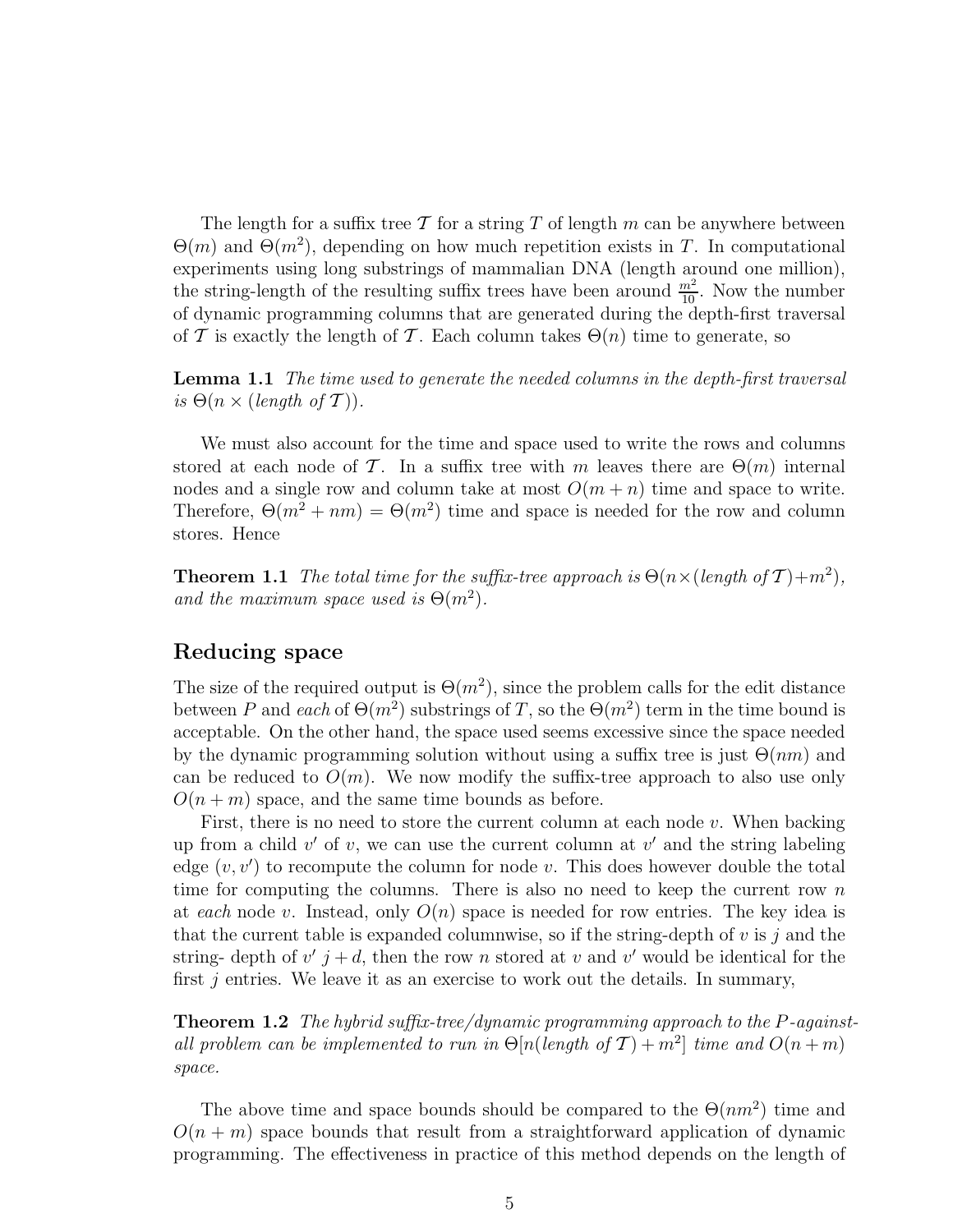T for realistic strings. It is known that for *random* strings, the length of T is  $\Theta(m^2)$ , making the method unattractive. (For random strings, the suffix tree is bushy for string depths of  $\log_{\sigma} m$  or less, where  $\sigma$  is the size of the alphabet. But beyond that depth, the suffix tree becomes very sparse, since the probability is very low that a substring of length greater than  $\log_{\sigma} m$  occurs more than once in the string.) But strings with more structured repetitions (as occur in DNA) should give rise to suffix trees with length that is small enough to make this method useful. We examined this question empirically for DNA strings up to one million characters, and the lengths of the resulting suffix trees were around  $m^2/10$ .

### 1.2 The (threshold) all-against-all problem

Now we consider the most ambitious problems, to find the edit distance between every pair of substrings, one from  $P$  and one from  $T$ , or to find every pair of substrings where the edit distance is below a fixed threshold d. Computations of this type have been conducted when  $P$  and  $T$  are both equal to the combined set of protein strings in the database Swiss- Prot [6]. The importance of this kind of large-scale computation and the way in which its results are used, are discussed in and  $|4|$ . The way suffix trees are used to accelerate the computation is discussed in [1].

Since  $P$  and  $T$  have respective lengths of  $n$  and  $m$ , the full all-against-all problem calls for the computation of  $n^2m^2$  pieces of output. Hence no method for this problem can run faster than  $\Theta(n^2m^2)$  time. Moreover, that time bound is easily achieved: pick a pair of starting positions in  $P$  and  $T$  (in  $nm$  possible ways), and for each choice of starting positions  $i, j$  fill in the dynamic programming table for the edit distance of  $P[i..n]$  and  $T[j..m]$  (in  $O(nm)$  time). For any choice of i and j, the entries in the corresponding table give the edit distance for every pair of substrings that begin at position i in P and at position j in T. So to achieve the  $O(n^2m^2)$  bound for the full all-against-all problem, no suffix trees are needed.

But the full all-against-all problem calls for an amount of output that is often excessive, and the threshold version of the problem usually produces results that are more meaningful. And, one can further modify the threshold problem so that trivial alignments are also omitted. That is, one might only want to report a pair of substrings if they both exceed a certain length and yet have an edit distance below a given threshold. Or the criteria for reporting a substring pair might be a function of both length and edit distance. Whatever the specific reporting criteria, if it is no longer necessary to report the edit distance of every pair, it is no longer certain that  $\Theta(n^2m^2)$  time is required. Here we develop a method whose worst case running time is expressed as  $O(C + R)$ , where C is a computation time that may be less than  $\Theta(n^2m^2)$  and R is the output size, i.e., the number of reported pairs of substrings. In this setting, the use of suffix trees may be quite valuable depending on the size of the output and the amount of repetition in the two strings.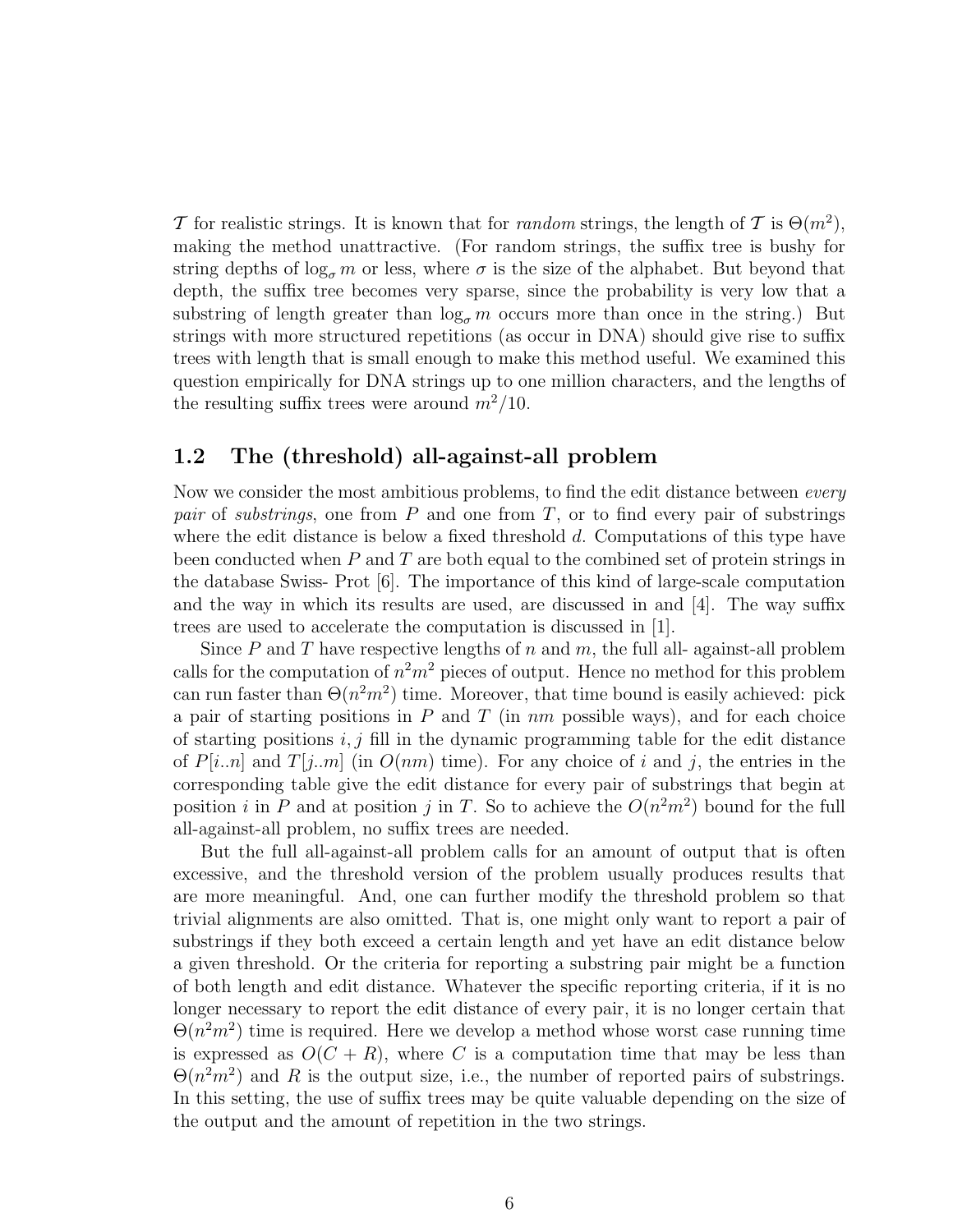#### An  $O(C + R)$ -time method

The method uses a suffix tree  $\mathcal{T}_P$  for string P and a suffix tree  $\mathcal{T}_T$  for string T. The worst case time for the method will be shown to be  $O(C+R)$ , where C is the length of  $\mathcal{T}_P$  times the length of  $\mathcal{T}_T$  independent of whatever the output criteria are, and R is the size of the output. That is, the method will compute certain dynamic programming cell values, which will be the same no matter what the output criteria are, and then when a cell value satisfies the particular output criteria, the algorithm will collect the relevant substrings associated with that cell. Hence our description of the method holds for the full all-against-all problem, the threshold version of the problem, or any other version with different reporting criteria.

To start, recall that each node in  $\mathcal{T}_P$  represents a substring of P and every substring of P is a prefix of a substring represented by a node of  $\mathcal{T}_P$ . In particular, each suffix of P is represented by a leaf of  $\mathcal{T}_P$ . The same is true of T and  $\mathcal{T}_T$ .

**Definition** The dynamic programming table for a pair of nodes  $(u, v)$ , from  $\mathcal{T}_P$ and  $\mathcal{T}_T$  respectively, is defined as the dynamic programming table for the edit distance between the string represented by node u and the string represented by node  $v$ .

The threshold all-against-all problem could be solved (ignoring time) by computing the dynamic programming table for each pair of leaves, one from each tree, and then examining every entry in each of those tables. Hence it certainly would be solved by computing the dynamic programming table for each pair of nodes, and then examining each entry in those tables. This is essentially what we will do, but in a way that avoids redundant computation and examination. The following lemma gives the key observation.

**Lemma 1.2** Let u' be the parent of node u in  $\mathcal{T}_P$  and let  $\alpha$  be the string labeling the edge between them. Similarly let v' be the parent of v in  $T_T$  and let  $\beta$  be the string labeling the edge between them. Then, all but the bottom right  $|\alpha||\beta|$  entries in the dynamic programming table for the pair  $(u, v)$  appear in one of the tables for  $(u', v')$ or  $(u', v)$  or  $(u, v')$ . Moreover, that bottom right part of the  $(u, v)$  table can be obtained from the other three tables in  $O(|\alpha||\beta|)$  time. See Figure 3.

The proof of this lemma is immediate from the definitions and the edit distance recurrences.

The computation for the new part of the  $(u, v)$  table produces an  $|\alpha|$  by  $|\beta|$ rectangular subtable which forms the lower right section of the  $(u, v)$  table. In the algorithm to be developed below, we will store and associate with each node pair  $(u, v)$  the last column and the last row of this  $|\alpha|$  by  $|\beta|$  subtable.

We can now fully describe the algorithm.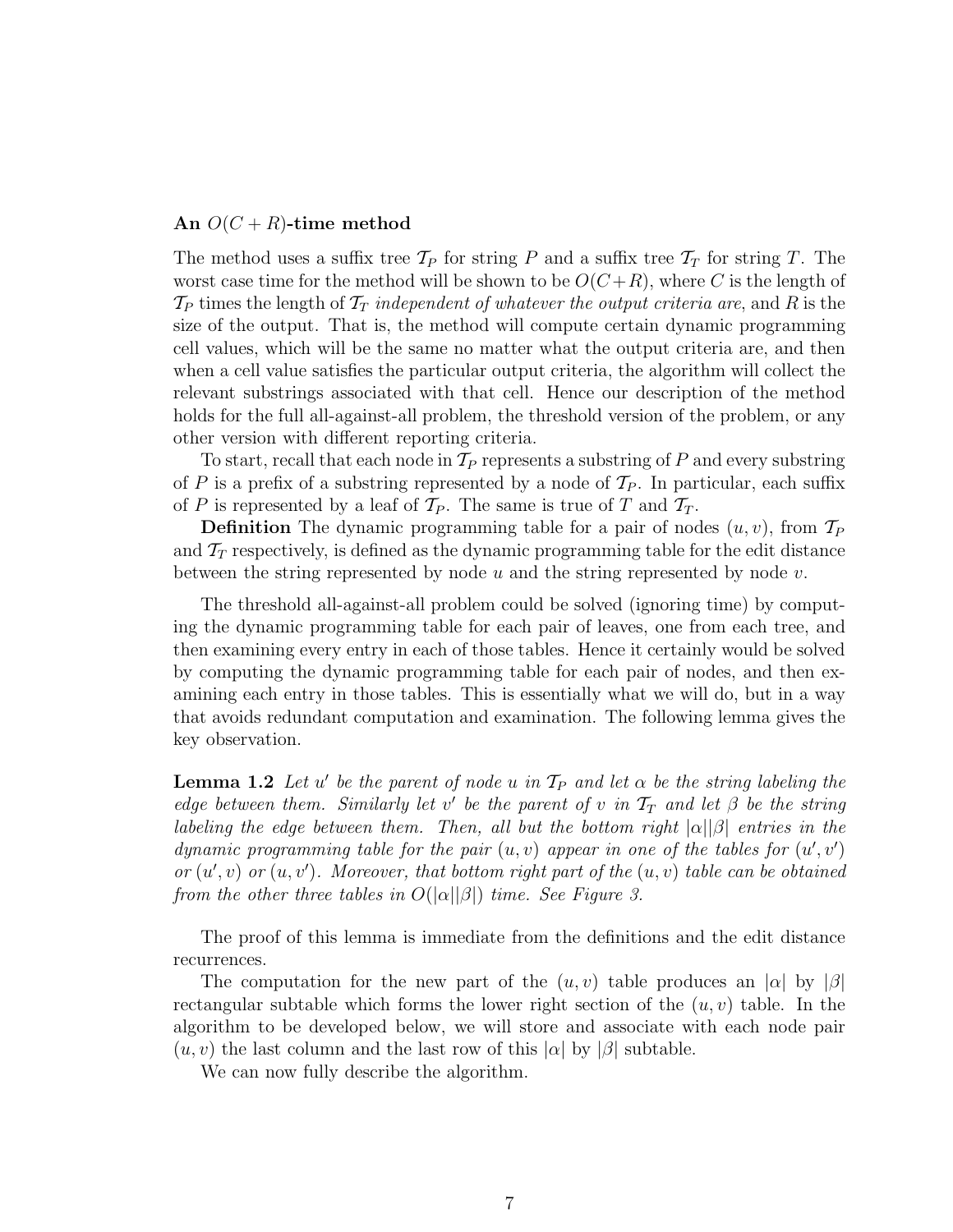

Figure 3: The dynamic programming table for  $(u, v)$  is shown below the suffix trees for P and T. The string on the path to node u is  $Z\alpha$  and the string to node v is  $XY\beta$ . All cells in the  $(u, v)$  table, except those in the lower right rectangle, are also in the  $(u, v')$  or  $(u', v)$  or  $(u', v')$  tables. The new part of the  $(u, v)$  table can be computed from the shaded entries and substrings  $\alpha$  and  $\beta$ . Exactly one entry from the  $(u', v')$ table is needed;  $|\alpha|$  entries from the last column in the  $(u, v')$  table are needed; and  $|\beta|$  entries from the last row in the  $(u', v)$  table are needed.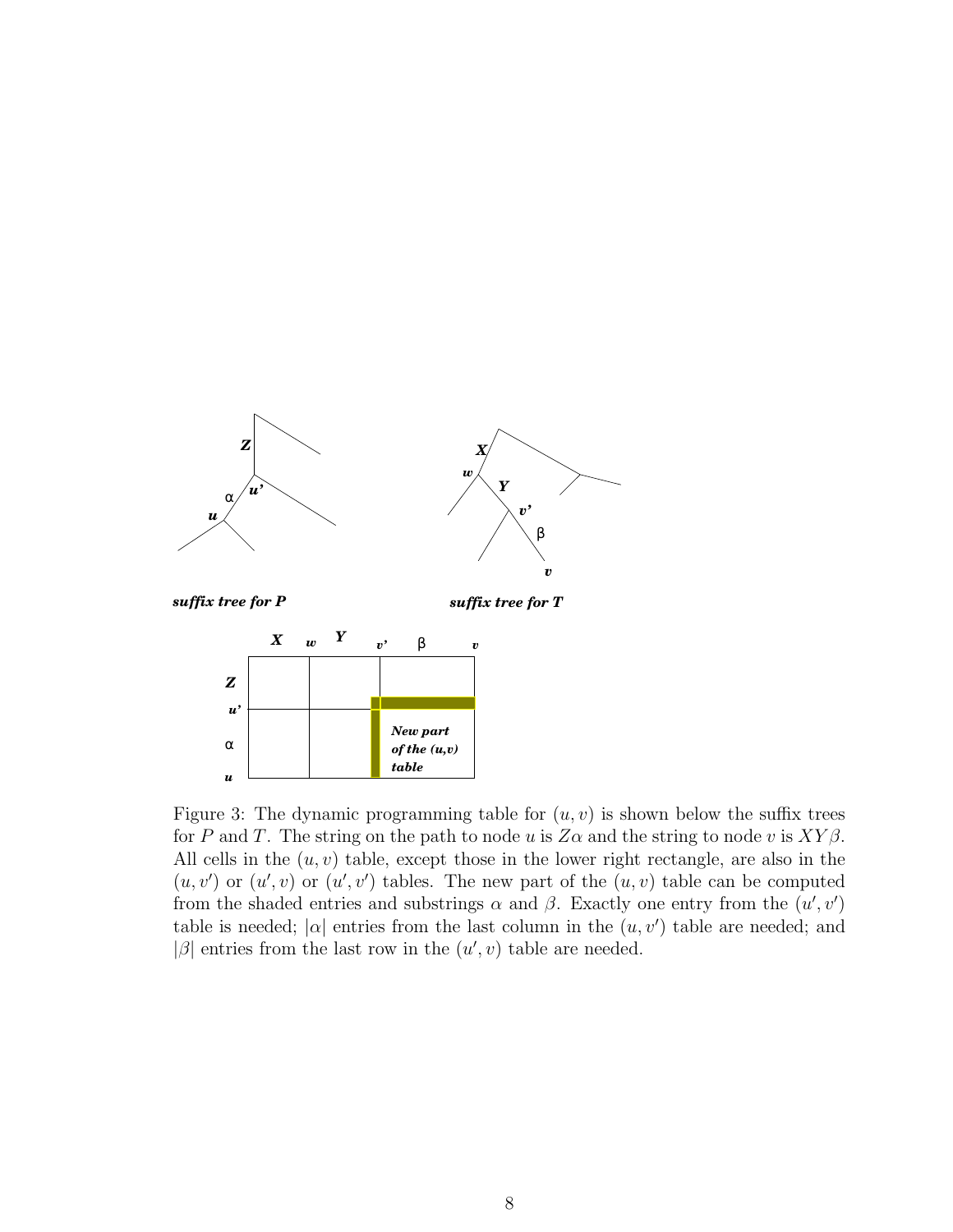### Details of the algorithm

First, number the non-root nodes of  $\mathcal{T}_P$  according to string-depth, smaller stringdepth first.<sup>2</sup> Separately, number the nodes of  $\mathcal{T}_T$  according to string-depth. Then form a list L of all pairs of node numbers, one from each tree, in lexicographic order. Hence, pair  $(u, v)$  appears before pair  $(p, q)$  in the list if and only if u is less than p, or u is equal to p and v is less than q. See Figure 4. It follows that if u' is the parent of u in  $\mathcal{T}_P$  and v' is the parent of v in  $\mathcal{T}_T$ , then  $(u', v')$  appears before  $(u, v)$ .



Figure 4: The suffix trees for P and T with nodes numbered by string-depth. Note that these numbers are not the standard suffix position numbers that label the leaves. The ordered list of node pairs begins  $(1, 1), (1, 2), (1, 3)$ ... and ends with  $(6, 8)$ .

Next, process each pair of nodes  $(u, v)$  in the order that it appears in L. Assume again that  $u'$  is the parent of u, that  $v'$  is the parent of v, and that the labels on the respective edges are  $\alpha$  and  $\beta$ . To process a node pair  $(u, v)$ , retrieve the value in the single lower right cell from the stored part of the  $(u', v')$  table; retrieve the column stored with the pair  $(u, v')$ , and retrieve the row stored with the pair  $(u', v)$ . These three pairs of nodes have already been processed, due to the lexicographic ordering of the list. From those retrieved values, and from the substrings  $\alpha$  and  $\beta$ , compute the new  $|\alpha|$  by  $|\beta|$  subtable completing the  $(u, v)$  table. Store with pair  $(u, v)$  the last row and column of newly computed subtable.

Now suppose cell  $(i, j)$  is in the new  $|\alpha|$  by  $|\beta|$  subtable, and its value satisfies the output criteria. The algorithm must find and output all locations of the two substrings specified by  $(i, j)$ . As usual, a depth-first traversal to the leaves below u and  $v$  will then find all the starting positions of those strings. The length of the strings is determined by i and j. Hence, when it is required to output pairs of substrings that satisfy the reporting criteria, the time to collect the pairs is just proportional to the number of them.

<sup>&</sup>lt;sup>2</sup>Actually, any topological numbering will do, but string depth has some advantages when heuristic accelerations are added.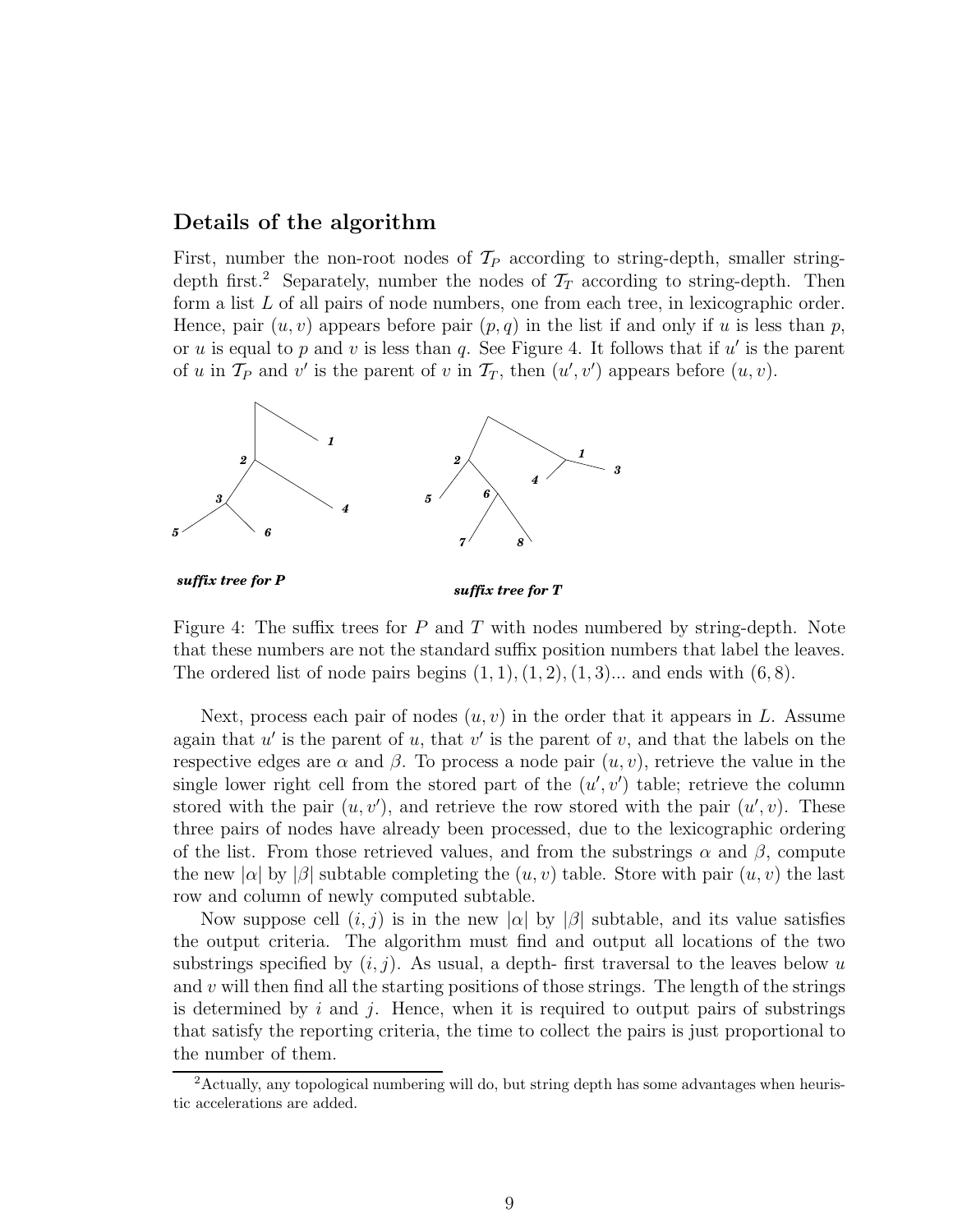#### 1.2.1 Correctness and time analysis

The correctness of the method follows from the fact that at the highest level of description, the method computes the edit distance for every pair of substrings, one from each string. It does this by generating and examining every cell in the dynamic programming table for every pair of substrings (although it avoids redundant examinations). The only subtle point is that the method generates and examines the cells in each table in an incremental manner to exploit the commonalities between substrings, and hence it avoids regenerating and re-examining any cell that is part of more than one table. Further, when the method finds a cell satisfying the reporting criteria (a function of value and length), it can find all the pairs of substrings specified by that cell using a traversal to a subset of leaves in the two suffix trees. A formal proof of correctness is left to the reader as an exercise.

For the time analysis, recall that the length of  $\mathcal{T}_P$  is the sum of lengths of all the edge labels in  $\mathcal{T}_P$ . If P has length n, then the length of  $\mathcal{T}_P$  ranges between n and  $n^2/2$ , depending on how repetitive P and T are. The length of  $\mathcal{T}_T$  is similarly defined and ranges between m and  $m^2/2$ , where m is the length of T.

Lemma 1.3 The time used by the algorithm for all the needed dynamic programming computations and cell examinations, is proportional to the product of the length of  $\mathcal{T}_P$ and the length of  $T_T$ . Hence that time, defined as C, ranges between nm and  $n^2m^2$ .

Proof In the algorithm, each pair of nodes is processed exactly once. At the point a pair  $(u, v)$  is processed, the algorithm spends  $O(|\alpha||\beta|)$  time to compute a subtable and examine it, where  $\alpha$  and  $\beta$  are the labels on the edges into u and v respectively. Each edge label in  $\mathcal{T}_P$  therefore forms exactly one dynamic programming table with each of the edge labels in  $\mathcal{T}_T$ . The time to build those tables is  $|\alpha|$  (length of  $\mathcal{T}_T$ ). Summing over all edges in  $\mathcal{T}_P$  gives the claimed time bound.  $\Box$ 

The above lemma counts all the time used in the algorithm except the time used to collect and report pairs of substrings (by their starting position, length and edit distance). But the algorithm collects substrings when it sees a cell value that satisfies the reporting criteria. So the time devoted to output is just the time needed to traverse the tree to collect output pairs. We have already seen that this time is proportional to the number of pairs that are collected, and is  $R$ . Hence,

**Theorem 1.3** The complete time for the algorithm is  $O(C + R)$ .

### How effective is the suffix tree approach?

As in the P-against-all problem, the effectiveness of this method in practice depends on the lengths of  $\mathcal{T}_P$  and  $\mathcal{T}_T$ . Clearly, the product of those lengths, C, falls as P and T increase in repetitiveness. We have built a suffix tree for DNA strings of total length around one million bases, and observed that the tree length is around one tenth of